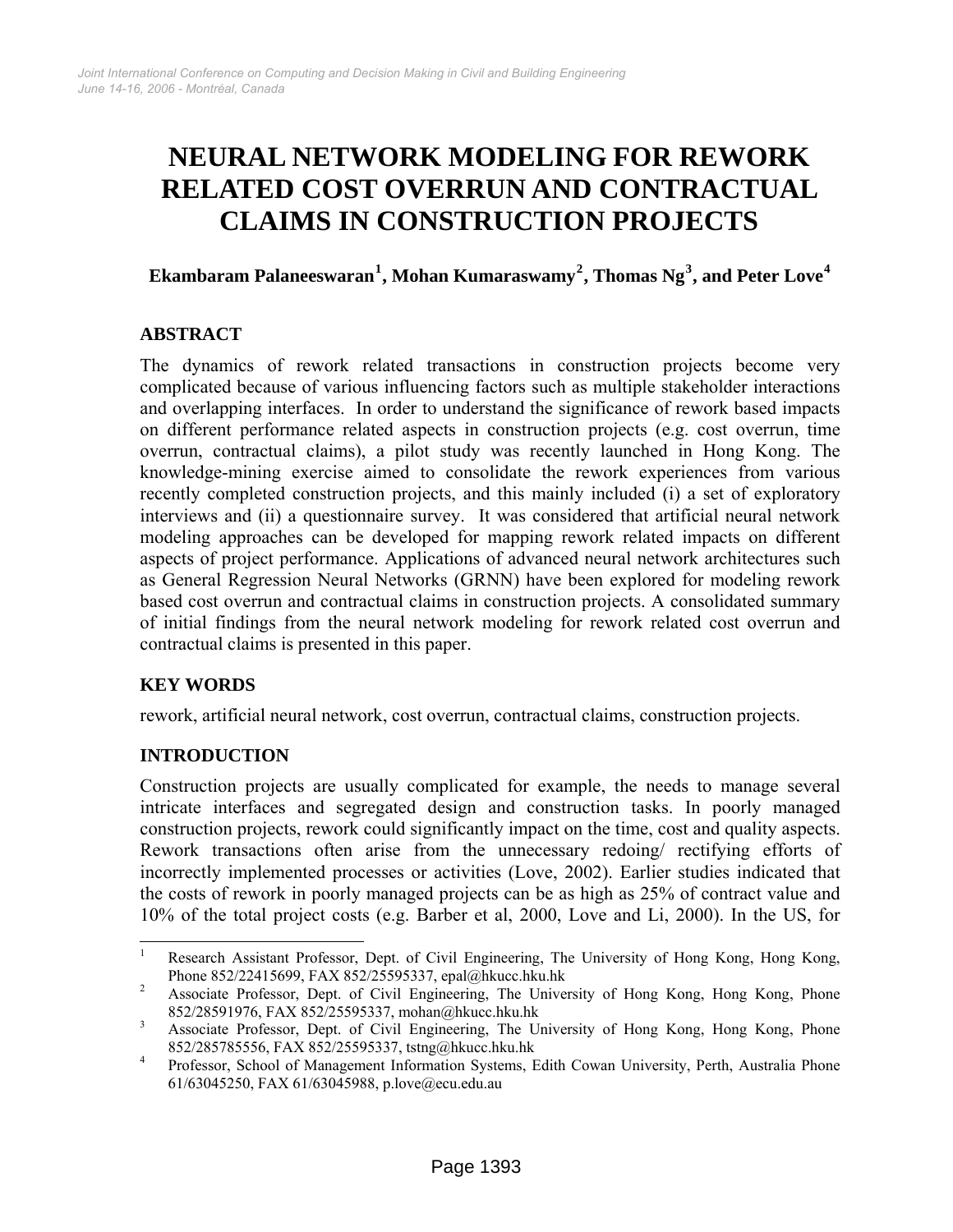example, the Construction Industry Institute has estimated that the annual loss due to rework could be as high as US\$ 15 billion for industrial construction projects (CII, 2001a). Rework is a significant contributor to time wastage and time/ schedule overruns (Kumaraswamy and Chan, 1998; CII, 2001b), which will eventually impact on costs (e.g. indirect costs such as overheads), resources and quality as well (Love et al 2004). Rework also triggers claims for extra costs and time wasted in redoing or repairing, given that contractors for example, would seek compensation from those they may consider responsible, wherever possible.

Artificial Neural Networks (ANNs) have high capacities to learn and model process behaviors using a set of relevant observed parameters. In general, ANNs are mainly used for prediction/ forecasting and classification problems. A multilayer perception type neural network trained with the back propagation algorithm (Rumelhart et al., 1986), which belongs to the category of error correction learning rules, is the most widely used network paradigm in prediction. The increasing trend of neural network applications in various domains including construction industry is due to various inherent advantages such as (a) potentials for implicitly detecting simple linear relationships as well as complex nonlinear relationships between dependent and independent variables, (b) comprehensive mapping of almost all possible interactions between input variables used for predictions or classifications, and (c) rapid simulations and convenient interpretations from modeling complex relationships between observed parameters. However, the disadvantages include over-fitting dangers and lack of credibility due to black box/ empirical nature of modeling. Different neural network architectures and wide-range of training algorithms are available. This paper describes the application of two specific networks in particular, i.e. Back Propagation Neural Network (BPNN) and General Regression Neural Network (GRNN) for mapping the project performance parameters from a set of rework related data from recently completed construction projects in Hong Kong.

## **OVERVIEW OF NEURAL NETWORK ARCHITECTURE**

## **BACK PROPAGATION NEURAL NETWORK (BPNN)**

The architecture of 3-layer Back Propagation Neural Network (BPNN) is shown in Figure 1.



Figure 1: Architecture of standard Back Propagation Neural Networks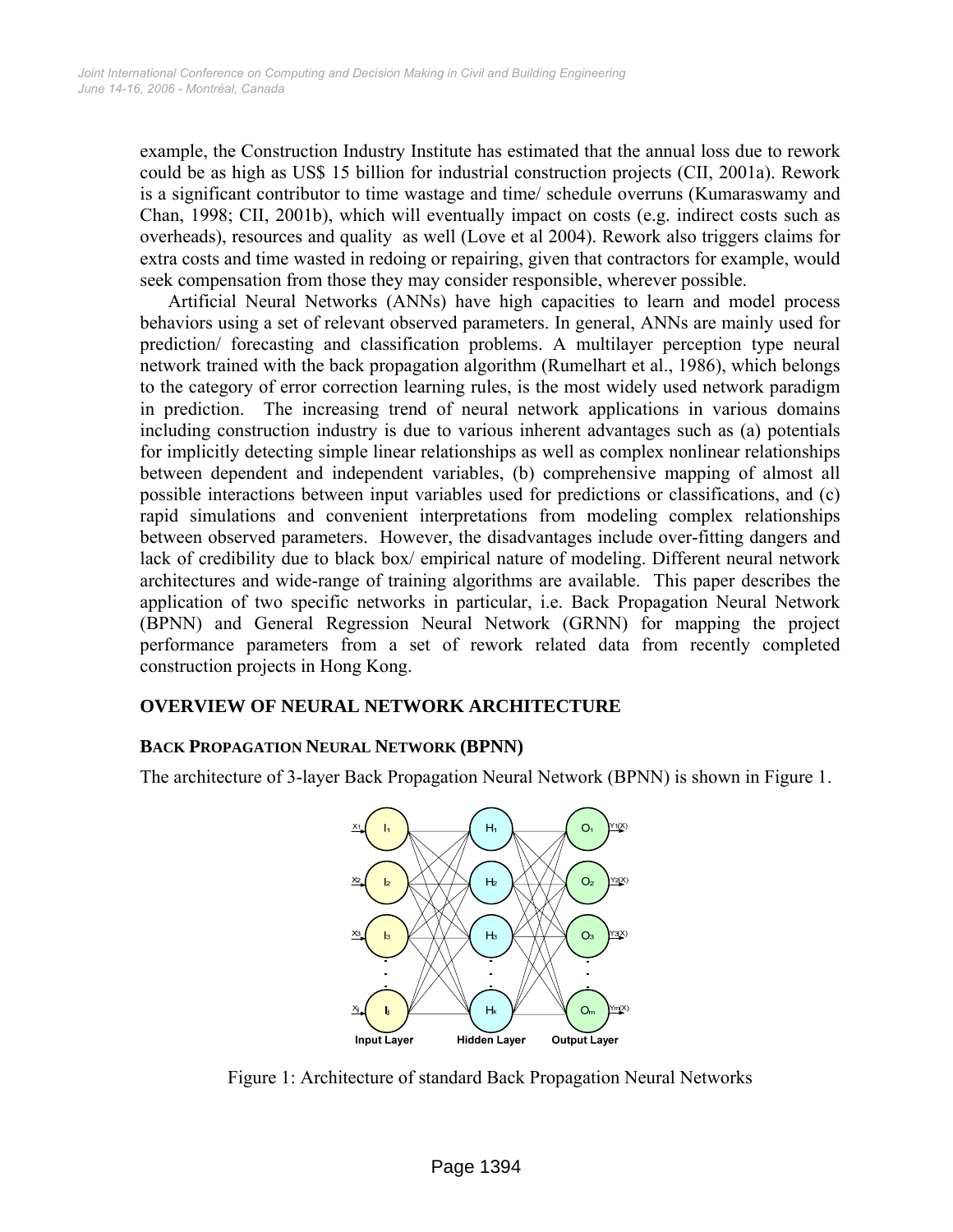This popular form of BPNN has 3 layers such as one input layer, one hidden layer and one output layer. The training procedure in the BPNN architecture is mainly based on back propagation of errors using a supervised training mode. In the traditional 3-layer BPNN, the input function performs a specific weighted summing, the activation function is mostly a sigmoid or logistic function and the output function is a linear function deriving from an activation function (Peretto, 1992, Haykin, 1994, Arbib, 2003).

#### **GENERAL REGRESSION NEURAL NETWORK (GRNN)**

The General Regression Neural Network (GRNN) is a kernel regression based feed-forward type of network using supervised training (Specht, 1991, Rutkowski, 2004). A basic architecture of GRNN is portrayed in Figure 2. According to this architecture, GRNN has different layers such as input layer, patter layer, summation layer and output layer. Also, there are 'j' input nodes, 'k' pattern nodes, 'm+1' summation nodes and 'm' output nodes in the GRNN architecture. For single output problems, the summation layer consists of one numerator node and one denominator node. For every additional output unit, one numerator is included additionally, while the denominator remains the same. GRNN is capable of quick training, even with sparse data sets. GRNN is a type of supervised network that can handle multidimensional inputs. The main advantages of GRNN include faster training times and capability to handle both linear and non-linear models. Unlike BPNN which requires training parameters such as learning rate and momentum, GRNN operates with a smoothing factor applied after the network is trained.



Figure 2: Architecture of General Regression Neural Networks

## **NEURAL NETWORK MODELS FOR PREDICTING PROJECT PERFORMANCE**

#### **DATASETS FOR MODELING PROJECT PERFORMANCE FROM REWORK SYMPTOMS**

In this research, a triangulation approach is adopted. This mainly includes (i) knowledge networking with domain experts and experienced practitioners in the construction industry through exploratory correspondence and semi-structured interviews, (ii) targeted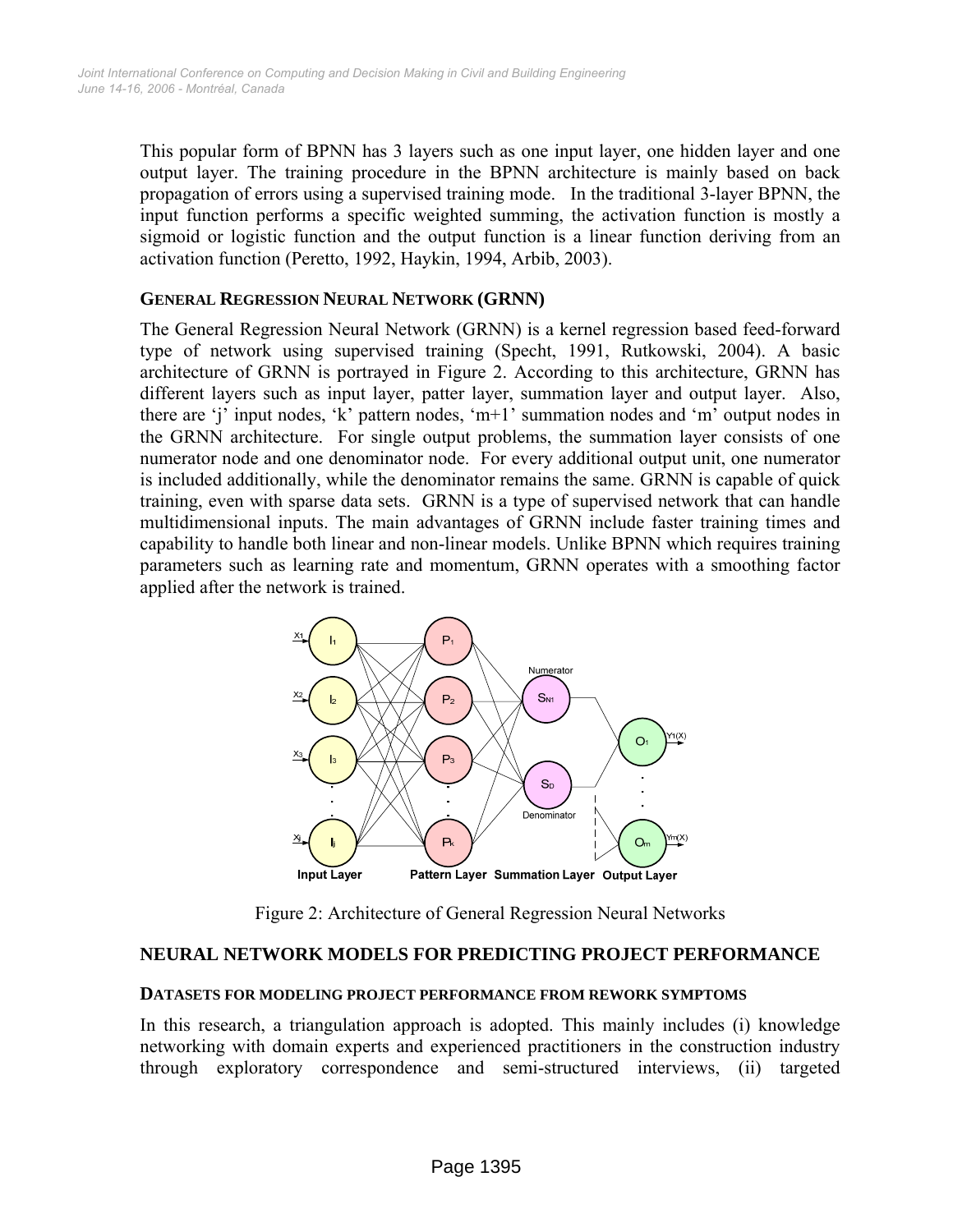questionnaire surveying, (iii) knowledge mining from relevant literature and forensic casestudies on recently completed projects. The questionnaire used in this study was mainly derived from a recent Australia-based study (Love et al, 2004) and pilot tested in Hong Kong before distributing to the targeted respondents in the local construction industry. The questionnaire included a set of questions to be answered against a 5-point scale, for 87 rework related variables and a cluster of questions regarding 18 other information sets such as time and cost related datasets, project parameters and respondent details. All the targeted respondents were asked to relate their responses to any one of the recently completed projects that they were involved with and they were encouraged to submit multiple responses if they have been involved in more projects recently. In this neural network modeling, 112 such datasets were used (of which 75 were derived from building projects and 37 are from other civil engineering/ infrastructure projects).



Figure 3: A snapshot of multivariate statistical checkings

The qualitative checking of validity and reliability were performed through meaningful questionnaire designs as well as careful data collection measures such as pilot testing, selecting appropriate experienced/ knowledgeable respondents and filtering. For example, there was a conscientious selection of the respondents. They were well-experienced persons from the Hong Kong construction industry, with a majority being senior executives and project managers (from several contractor organizations) who have more than 10 years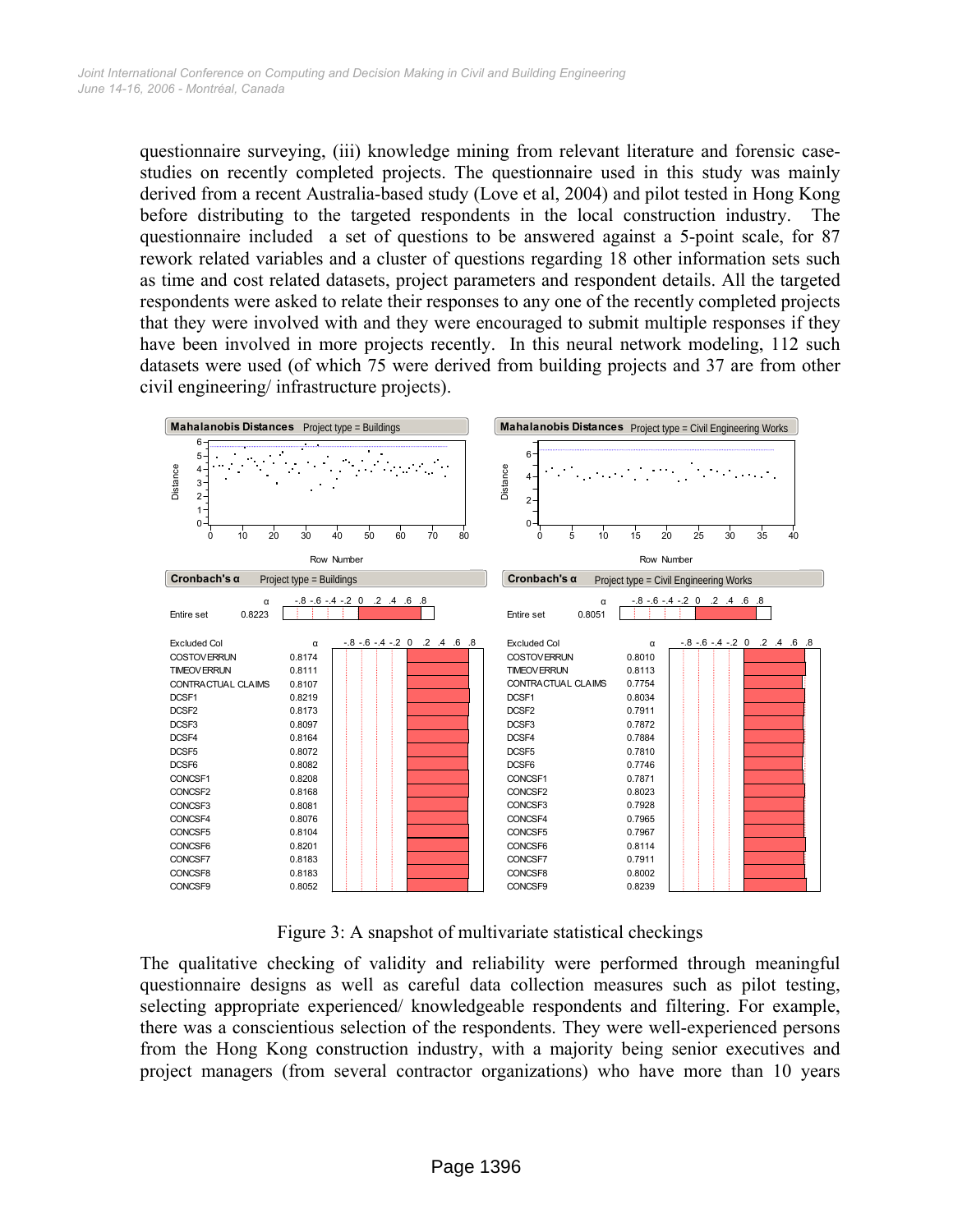experience. In addition, some multivariate statistical tests were conducted for quantitative checking, e.g. item reliability through Croanbach's Alpha  $(\alpha)$  and outliner analysis through Mahalanobis distance measures. Figure 1 portrays a snapshot of some statistical checking.

#### **NEURAL NETWORKS FOR PREDICTING PROJECT PERFORMANCE FROM REWORK SYMPTOMS**

### **ANN 1: Predicting cost overrun from 15 cost attributes**

In this neural network model, the datasets regarding 15 cost attributes were used as inputs for predicting the cost overrun. Both inputs and output were gauged on a 5 point scale. The inputs include a set of design and construction related sources as follows:

- 6 design-related sources such as (i) changes made at the request of the contractor during construction (DCS1), (ii) changes made at the request of the client (DCS2), (iii) changes initiated by an end-user/ regulatory bodies (DCS3), (iv) revisions/ modifications/ improvements of the design initiated by the contractor or subcontractor (DCS4), (v) errors made in the contract documentation (DCS5), and (vi) omissions of items from the contract documentation (DCS6)
- 9 construction related sources such as (i) changes made to the method of construction to improve constructability (CONCS1), (ii) changes in construction methods due to site conditions (CONCS2), (iii) changes initiated by the client or an occupier after some work has been undertaken on-site (CONCS3), (iv) changes initiated by the client or an occupier when a product or process had been completed (CONCS4), (v) changes made during the manufacture of a product (CONCS5), (vi) changes initiated by a contractor to improve quality (CONCS6), (vii) errors due to inappropriate construction methods (CONCS7), (viii) omissions of some activity or task (CONCS8), and (ix) damages caused by a subcontractor (CONCS9).



Figure 4: A neural network model for predicting some project performance parameters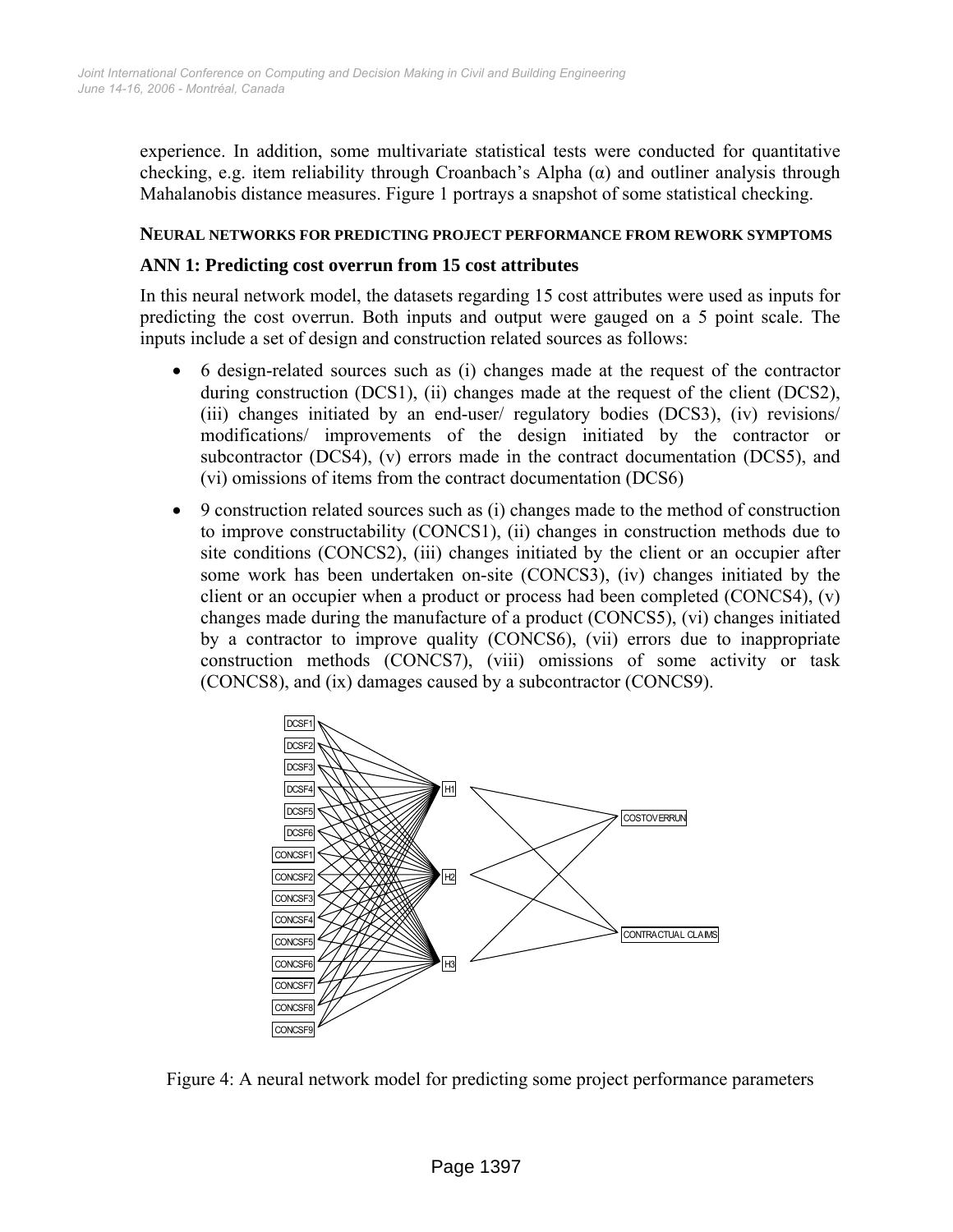Figure 4 portrays a sample neural network model for predicting project performance parameters such as cost overrun, time overrun and contractual claims from 15 rework related cost attributes. A comparison of network results from BPNN and GRNN for the 'ANN 1' predictions is provided in Table 1. The parameters used for comparing the network results are (i) coefficient of multiple determination (R squared), (ii) coefficient of determination (r squared), (iii) mean squared error (i.e. the mean of squares of the difference between actual and predicted values), (iv) mean absolute error (i.e. the mean of absolute values of 'actual minus predicted' for the corresponding data), (v) correlation coefficient (r), and (vi) a set of actual versus predicted comparisons expressed in percent ranges (i.e. the percent of network predictions that are within the specified percentage of the actual values).

|                    | <b>GRNN</b>      |                |                    |                | <b>BPNN</b>      |                |                    |                |
|--------------------|------------------|----------------|--------------------|----------------|------------------|----------------|--------------------|----------------|
|                    | <b>Buildings</b> |                | <b>Civil Works</b> |                | <b>Buildings</b> |                | <b>Civil Works</b> |                |
|                    | <b>Training</b>  | <b>Testing</b> | <b>Training</b>    | <b>Testing</b> | <b>Training</b>  | <b>Testing</b> | <b>Training</b>    | <b>Testing</b> |
| R squared          | 0.8290           | 0.5592         | 0.9411             | 0.7375         | 0.1875           | 0.2294         | 0.8833             | 0.5566         |
| r squared          | 0.8308           | 0.5862         | 0.9435             | 0.8121         | 0.2186           | 0.2464         | 0.8893             | 0.8706         |
| <b>Mean</b>        | 0.265            | 0.972          | 0.081              | 0.429          | 1.351            | 0.808          | 0.161              | 0.284          |
| squared            |                  |                |                    |                |                  |                |                    |                |
| error              |                  |                |                    |                |                  |                |                    |                |
| Mean               | 0.205            | 0.621          | 0.081              | 0.429          | 0.982            | 0.688          | 0.260              | 0.454          |
| absolute           |                  |                |                    |                |                  |                |                    |                |
| error              |                  |                |                    |                |                  |                |                    |                |
| <b>Correlation</b> | 0.9115           | 0.7656         | 0.9713             | 0.9012         | 0.4676           | 0.4964         | 0.9430             | 0.9330         |
| coefficient        |                  |                |                    |                |                  |                |                    |                |
| <b>Percent</b>     | 78.667           | 57.143         | 91.892             | 57.143         | 8.333            | 26.667         | 45.946             | $\mathbf 0$    |
| within 5%          |                  |                |                    |                |                  |                |                    |                |
| <b>Percent</b>     | 1.333            | $\mathbf 0$    | $\mathbf 0$        | $\Omega$       | 5.000            | 6.667          | 27.027             | 20.000         |
| within 5%          |                  |                |                    |                |                  |                |                    |                |
| to 10%             |                  |                |                    |                |                  |                |                    |                |
| <b>Percent</b>     | 8.000            | $\overline{0}$ | $\overline{0}$     | $\mathbf 0$    | 11.667           | 20.000         | 13.514             | 60.000         |
| within 10%         |                  |                |                    |                |                  |                |                    |                |
| to 20%             |                  |                |                    |                |                  |                |                    |                |
| <b>Percent</b>     | $\Omega$         | $\mathbf 0$    | 2.703              | 14.286         | 18.333           | 6.667          | $\mathbf 0$        | $\mathbf 0$    |
| within 20%         |                  |                |                    |                |                  |                |                    |                |
| to 30%             |                  |                |                    |                |                  |                |                    |                |
| <b>Percent</b>     | 12.000           | 42.857         | 5.405              | 28.571         | 56.667           | 40.000         | 13.514             | 20.000         |
| over 30%           |                  |                |                    |                |                  |                |                    |                |

Table 1: Comparison of results for ANN 1

Among the two groups (i.e. buildings and civil works), the genetic adaptive GRNN results are generally better than the BPNN outcomes. However, the BPNN results are basically better for the civil/ infrastructure category than the corresponding values of the buildings datasets.

## **ANN 2: Predicting contractual claims from 15 cost attributes**

This neural network model is similar to the previous one (i.e. ANN 1) in which the same set of inputs were used for predicting contractual claims gauged on a 5 point scale. Similarly, a comparison of results is captured in Table 2.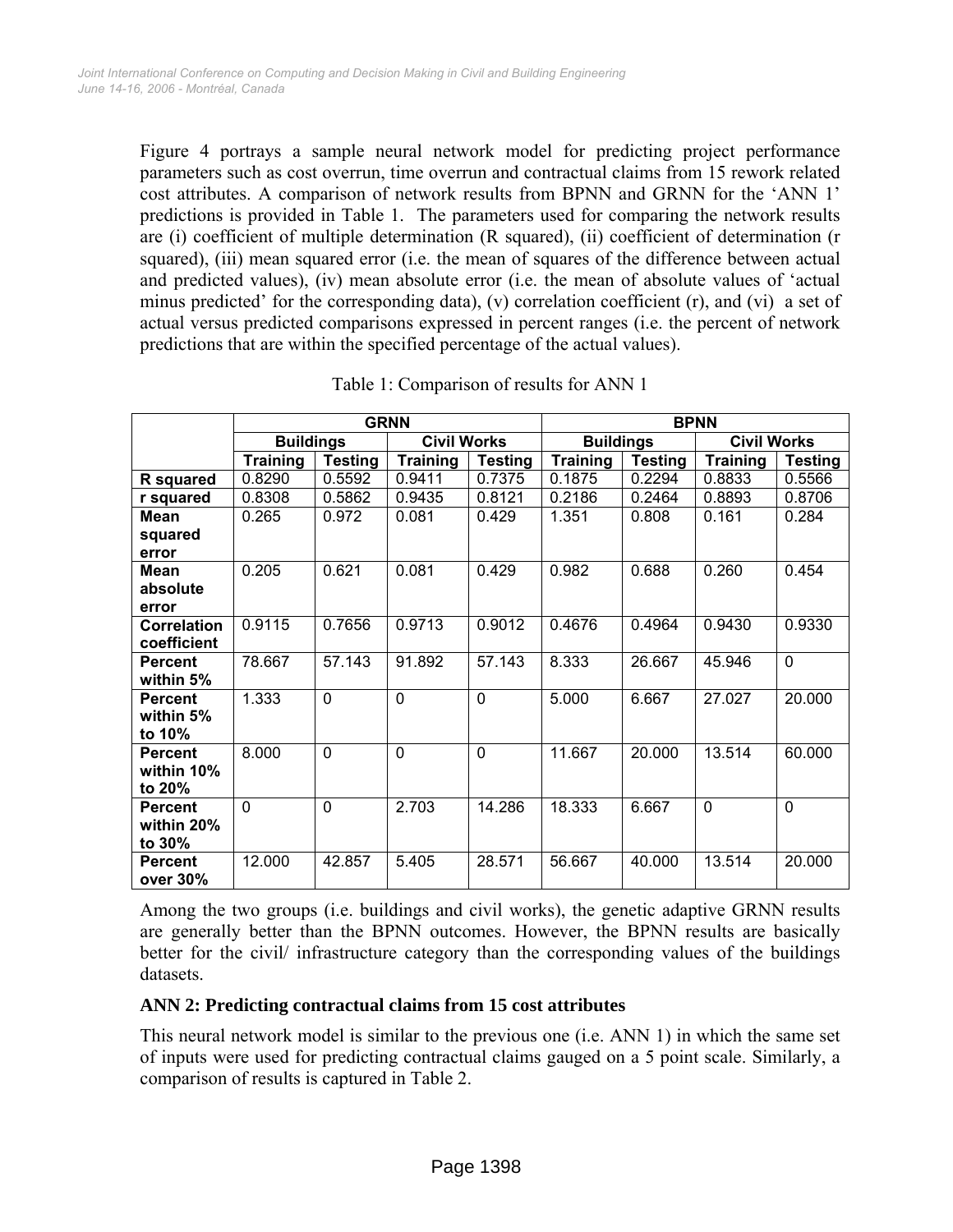|                    | <b>GRNN</b>      |                |                    |                | <b>BPNN</b>      |                |                    |                |
|--------------------|------------------|----------------|--------------------|----------------|------------------|----------------|--------------------|----------------|
|                    | <b>Buildings</b> |                | <b>Civil Works</b> |                | <b>Buildings</b> |                | <b>Civil Works</b> |                |
|                    | <b>Training</b>  | <b>Testing</b> | <b>Training</b>    | <b>Testing</b> | <b>Training</b>  | <b>Testing</b> | <b>Training</b>    | <b>Testing</b> |
| R squared          | 0.8990           | 0.7359         | 0.9377             | 0.8359         | 0.2846           | 0.2829         | 0.7198             | 0.3378         |
| r squared          | 0.9005           | 0.7680         | 0.9408             | 0.9462         | 0.3394           | 0.3083         | 0.7319             | 0.9008         |
| Mean               | 0.104            | 0.333          | 0.066              | 0.289          | 0.694            | 0.905          | 0.516              | 0.441          |
| squared            |                  |                |                    |                |                  |                |                    |                |
| error              |                  |                |                    |                |                  |                |                    |                |
| Mean               | 0.093            | 0.203          | 0.072              | 0.333          | 0.698            | 0.783          | 0.654              | 0.613          |
| absolute           |                  |                |                    |                |                  |                |                    |                |
| error              |                  |                |                    |                |                  |                |                    |                |
| <b>Correlation</b> | 0.9490           | 0.8764         | 0.9700             | 0.9727         | 0.5826           | 0.5552         | 0.8555             | 0.9491         |
| coefficient        |                  |                |                    |                |                  |                |                    |                |
| <b>Percent</b>     | 88.000           | 86.667         | 91.892             | 60.000         | 10.000           | 6.667          | $\mathbf 0$        | $\mathbf 0$    |
| within 5%          |                  |                |                    |                |                  |                |                    |                |
| <b>Percent</b>     | 1.333            | $\mathbf 0$    | $\mathbf 0$        | $\Omega$       | 10.000           | 26.667         | $\mathbf 0$        | 33.333         |
| within 5%          |                  |                |                    |                |                  |                |                    |                |
| to 10%             |                  |                |                    |                |                  |                |                    |                |
| <b>Percent</b>     | 4.000            | 0              | 0                  | $\mathbf 0$    | 25.000           | 13.333         | 60.000             | 33.333         |
| within 10%         |                  |                |                    |                |                  |                |                    |                |
| to $20\%$          |                  |                |                    |                |                  |                |                    |                |
| <b>Percent</b>     | 4.000            | 6.667          | 5.405              | 20.000         | 25.000           | 6.667          | 40.000             | 33.333         |
| within 20%         |                  |                |                    |                |                  |                |                    |                |
| to 30%             |                  |                |                    |                |                  |                |                    |                |
| <b>Percent</b>     | 2.667            | 6.667          | 2.703              | 20.000         | 30.000           | 46.667         | $\mathbf 0$        | $\mathbf{0}$   |
| over 30%           |                  |                |                    |                |                  |                |                    |                |

| Table 2: Comparison of results for ANN 2 |  |
|------------------------------------------|--|
|------------------------------------------|--|

The comparisons portrayed in Table 2 indicate some generic similarity between 'ANN 1' and 'ANN 2' and the distributions are slightly different.

## **ANN 3: Predicting cost overrun from 28 rework factors**

In this neural network model, the datasets regarding 28 rework factors were used as inputs for predicting cost overrun. The inputs include a set of client-related, design-related, site management-related and subcontractor-related factors as detailed below:

- 6 client-related factors such as (i) lack of experience and knowledge of design and construction process (CR1), (ii) lack of funding allocated for site investigations (CR2), (iii) lack of client involvement in the project (CR3), (iv) inadequate time and money spent on the briefing process (CR4), (v) poor communication with design consultants (CR5), and (vi) payment of low fees for preparing contract documentation (CR6)
- 10 design-related factors such as (i) ineffective use of quality management practices (DR1), (ii) ineffective use of information technologies (DR2), (iii) poor coordination between different design team members (DR3), (iv) time boxing/ fixed time for a task (DR4), (v) poor planning of workload (DR5), (vi) lack of manpower to complete the required tasks (DR6), (vii) staff turnover/ re-allocation to other projects (DR7), (viii) incomplete design at the time of tender (DR8), (ix) insufficient time to prepare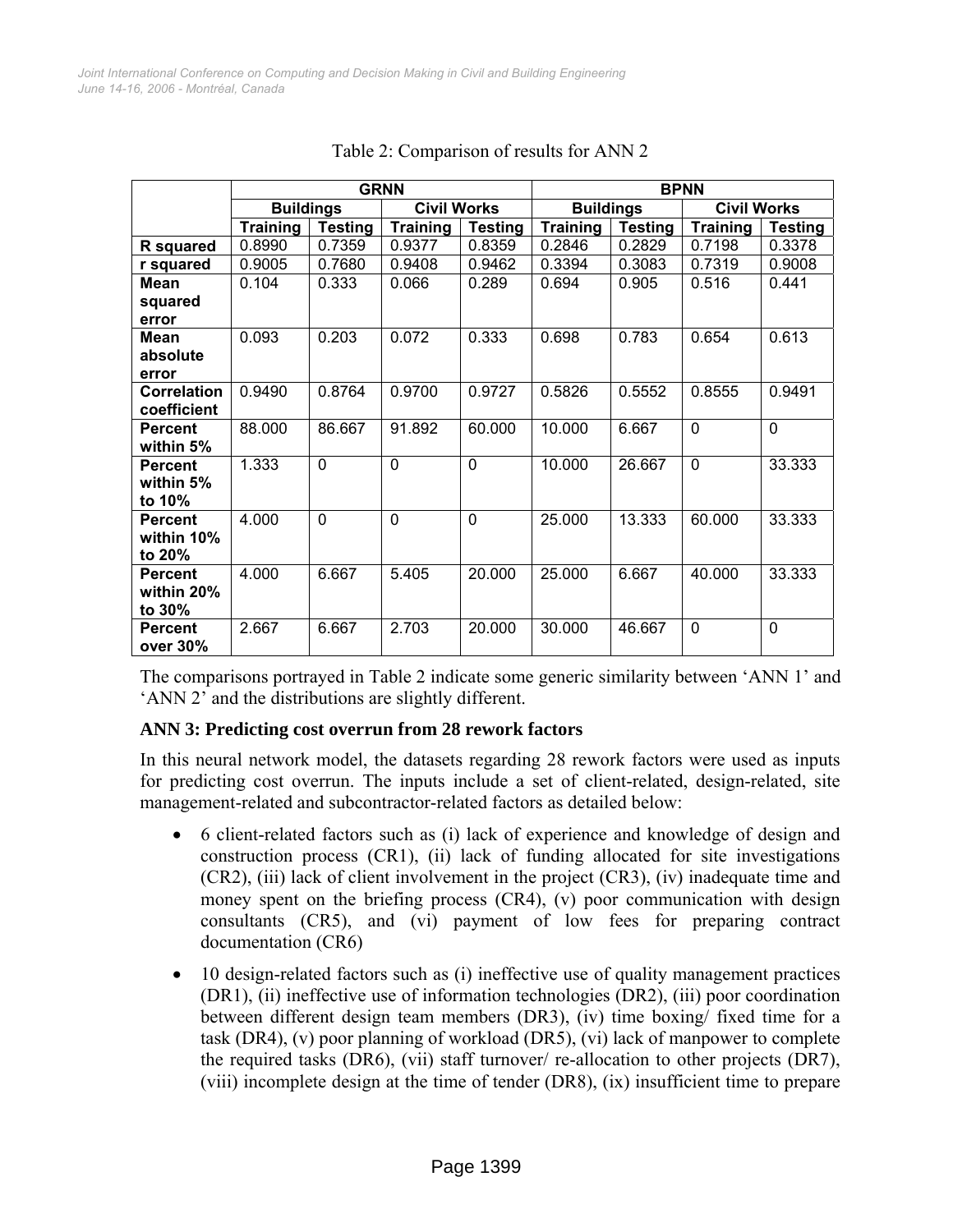contract documentation (DR9), and (x) inadequate client brief to prepare detailed contract documentation (DR10)

- 6 site management-related factors such as (i) ineffective use of quality management practices (SMR1), (ii) ineffective use of information technologies (SMR2), (iii) setting-out errors (SMR3), (iv) poor planning and coordination of resources (SMR4), (v) staff turnover/ re-allocation to other projects (SMR5), and (vi) failure to provide protection to construction works (SMR6)
- 6 subcontractor-related factors such as (i) ineffective use of quality management practices (SCR1), (ii) damage to other trades work due to carelessness (SCR2), (iii) inadequate managerial and supervisory skills (SCR3), (iv) low labour skill level (SCR4), (v) use of poor quality materials (SCR5), (vi) multi-layered subcontracting (SCR6)

A comparison of network results from BPNN and GRNN for the 'ANN 3' predictions is provided in Table 3. Basically, the comparisons indicate a similar pattern as mentioned before. However, the network predictions from 15 cost attributes seems to be slightly better than using 28 rework factors in the BPNN modeling for buildings category.

|                    | <b>GRNN</b>      |                |                    |         | <b>BPNN</b>      |                |                    |                |
|--------------------|------------------|----------------|--------------------|---------|------------------|----------------|--------------------|----------------|
|                    | <b>Buildings</b> |                | <b>Civil Works</b> |         | <b>Buildings</b> |                | <b>Civil Works</b> |                |
|                    | <b>Training</b>  | <b>Testing</b> | <b>Training</b>    | Testing | <b>Training</b>  | <b>Testing</b> | <b>Training</b>    | <b>Testing</b> |
| R squared          | 0.6732           | 0.4592         | 0.9208             | 0.9137  | 0.2103           | 0.1808         | 0.8594             | 0.8478         |
| r squared          | 0.6984           | 0.5311         | 0.9299             | 0.9241  | 0.3167           | 0.2403         | 0.8611             | 0.8969         |
| <b>Mean</b>        | 0.499            | 0.880          | 0.109              | 0.132   | 1.206            | 1.270          | 0.194              | 0.075          |
| squared            |                  |                |                    |         |                  |                |                    |                |
| error              |                  |                |                    |         |                  |                |                    |                |
| <b>Mean</b>        | 0.515            | 0.740          | 0.211              | 0.243   | 0.941            | 0.968          | 0.359              | 0.251          |
| absolute           |                  |                |                    |         |                  |                |                    |                |
| error              |                  |                |                    |         |                  |                |                    |                |
| <b>Correlation</b> | 0.8357           | 0.7288         | 0.9643             | 0.9613  | 0.5627           | 0.4902         | 0.9279             | 0.9471         |
| coefficient        |                  |                |                    |         |                  |                |                    |                |
| <b>Percent</b>     | 16.667           | 13.333         | 62.162             | 60.000  | 5.000            | 4.000          | 13.514             | 14.286         |
| within 5%          |                  |                |                    |         |                  |                |                    |                |
| <b>Percent</b>     | 18.333           | 6.667          | 10.811             | 6.667   | 3.333            | 4.000          | 45.946             | 71.429         |
| within 5%          |                  |                |                    |         |                  |                |                    |                |
| to 10%             |                  |                |                    |         |                  |                |                    |                |
| <b>Percent</b>     | 33.333           | 20.000         | 10.811             | 13.333  | 21.667           | 20.000         | 18.919             | 14.286         |
| within 10%         |                  |                |                    |         |                  |                |                    |                |
| to 20%             |                  |                |                    |         |                  |                |                    |                |
| <b>Percent</b>     | 5.000            | 20.000         | 5.405              | 6.667   | 23.333           | 22.667         | 13.514             | $\mathbf{0}$   |
| within 20%         |                  |                |                    |         |                  |                |                    |                |
| to 30%             |                  |                |                    |         |                  |                |                    |                |
| <b>Percent</b>     | 26.667           | 40.000         | 10.811             | 13.333  | 46.667           | 49.333         | 8.108              | $\mathbf 0$    |
| over 30%           |                  |                |                    |         |                  |                |                    |                |

Table 3: Comparison of results for ANN 3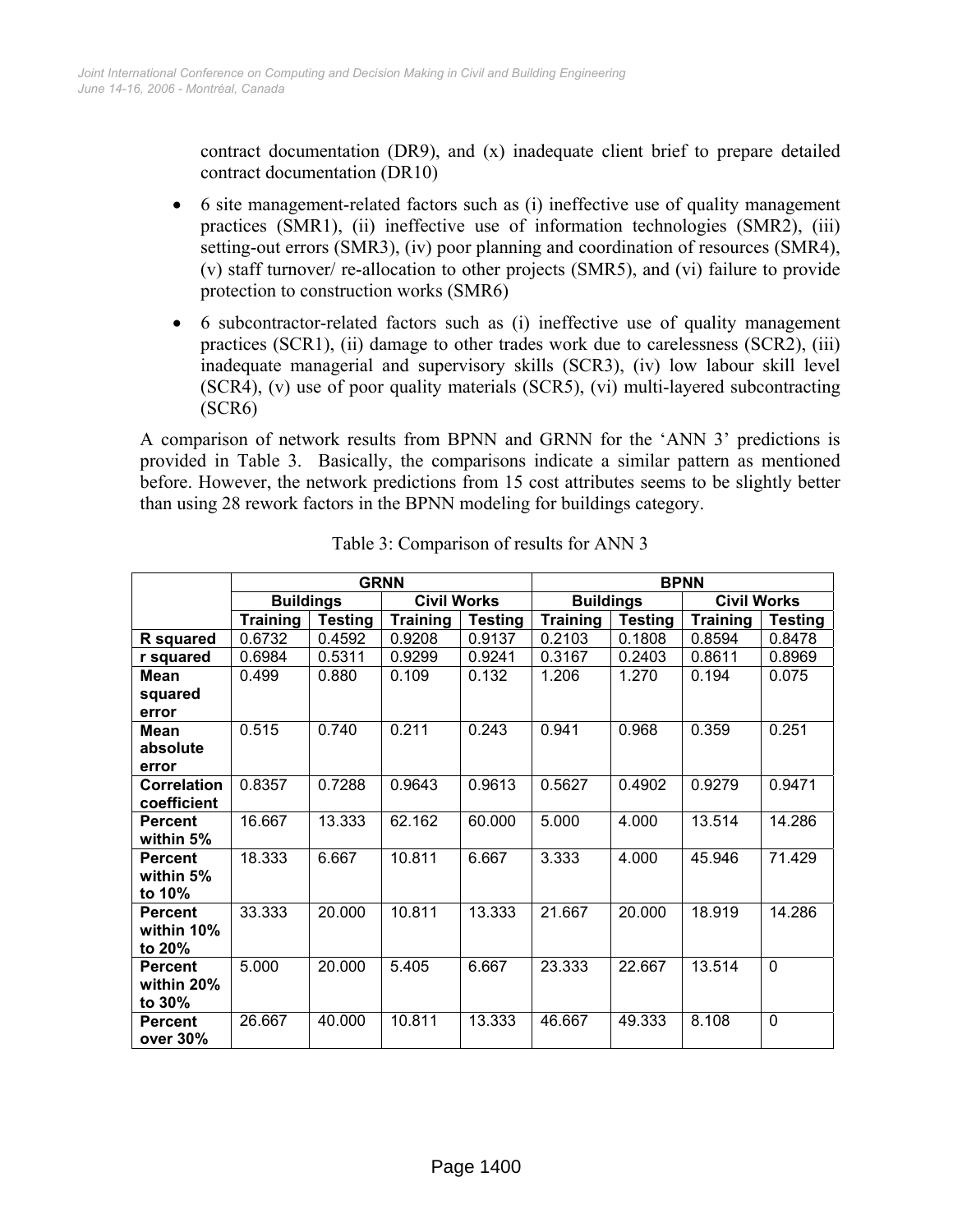## **ANN 4: Predicting contractual claims from 28 rework factors**

This neural network model is similar to the previous one (i.e. ANN 1) in which the same set of inputs were used for predicting contractual claims. Similarly, a comparison of results is captured in Table 4.

|                    | <b>GRNN</b>      |                |                    |                | <b>BPNN</b>      |                |                    |                |
|--------------------|------------------|----------------|--------------------|----------------|------------------|----------------|--------------------|----------------|
|                    | <b>Buildings</b> |                | <b>Civil Works</b> |                | <b>Buildings</b> |                | <b>Civil Works</b> |                |
|                    | <b>Training</b>  | <b>Testing</b> | <b>Training</b>    | <b>Testing</b> | <b>Training</b>  | <b>Testing</b> | <b>Training</b>    | <b>Testing</b> |
| R squared          | 0.8485           | 0.7440         | 0.9148             | 0.8974         | 0.1956           | 0.2146         | 0.9345             | 0.6515         |
| r squared          | 0.8847           | 0.7553         | 0.9189             | 0.9099         | 0.2410           | 0.2198         | 0.9362             | 0.7240         |
| <b>Mean</b>        | 0.202            | 0.265          | 0.090              | 0.109          | 0.893            | 0.572          | 0.069              | 0.502          |
| squared            |                  |                |                    |                |                  |                |                    |                |
| error              |                  |                |                    |                |                  |                |                    |                |
| Mean               | 0.218            | 0.191          | 0.173              | 0.214          | 0.760            | 0.646          | 0.186              | 0.635          |
| absolute           |                  |                |                    |                |                  |                |                    |                |
| error              |                  |                |                    |                |                  |                |                    |                |
| <b>Correlation</b> | 0.9406           | 0.8691         | 0.9586             | 0.9539         | 0.4909           | 0.4688         | 0.9676             | 0.8509         |
| coefficient        |                  |                |                    |                |                  |                |                    |                |
| <b>Percent</b>     | 80.000           | 68.000         | 70.270             | 62.162         | 13.333           | 13.333         | 62.162             | 20.000         |
| within 5%          |                  |                |                    |                |                  |                |                    |                |
| <b>Percent</b>     | $\Omega$         | 17.333         | 13.514             | 18.919         | 5.000            | 6.667          | 18.919             | $\mathbf 0$    |
| within 5%          |                  |                |                    |                |                  |                |                    |                |
| to 10%             |                  |                |                    |                |                  |                |                    |                |
| <b>Percent</b>     | 0                | 6.667          | 10.811             | 8.108          | 25.000           | 26.667         | 13.514             | 20.000         |
| within 10%         |                  |                |                    |                |                  |                |                    |                |
| to 20%             |                  |                |                    |                |                  |                |                    |                |
| <b>Percent</b>     | 0                | 2.667          | $\mathbf 0$        | 5.405          | 21.667           | 20.000         | 2.703              | 20.000         |
| within 20%         |                  |                |                    |                |                  |                |                    |                |
| to 30%             |                  |                |                    |                |                  |                |                    |                |
| <b>Percent</b>     | 20.000           | 5.333          | 5.405              | 5.405          | 35.000           | 33.333         | 2.703              | 40.000         |
| over 30%           |                  |                |                    |                |                  |                |                    |                |

|  | Table 4: Comparison of results for ANN 4 |  |
|--|------------------------------------------|--|
|  |                                          |  |

In this model also, the GRNN found to respond much better than the BPNN for the building projects.

## **DISCUSSIONS AND CONCLUSIONS**

The observations in this study indicated that the mapping of rework symptoms could be useful for developing some useful neural network based predicting/ forecasting constructs on project performance parameters such as cost overrun, time overrun, contractual claims and client satisfaction. For brevity, only the most notable findings related to modeling of cost overrun and contractual claims are presented in this paper.

Two types of neural network architecture (i.e. BPNN and GRNN) were used for modeling the outputs (i.e. cost overrun and contractual claims) from various rework symptoms and related cost attributes. Several trials were conducted with various combinations of network design parameters (e.g. hidden neurons, number of epochs/